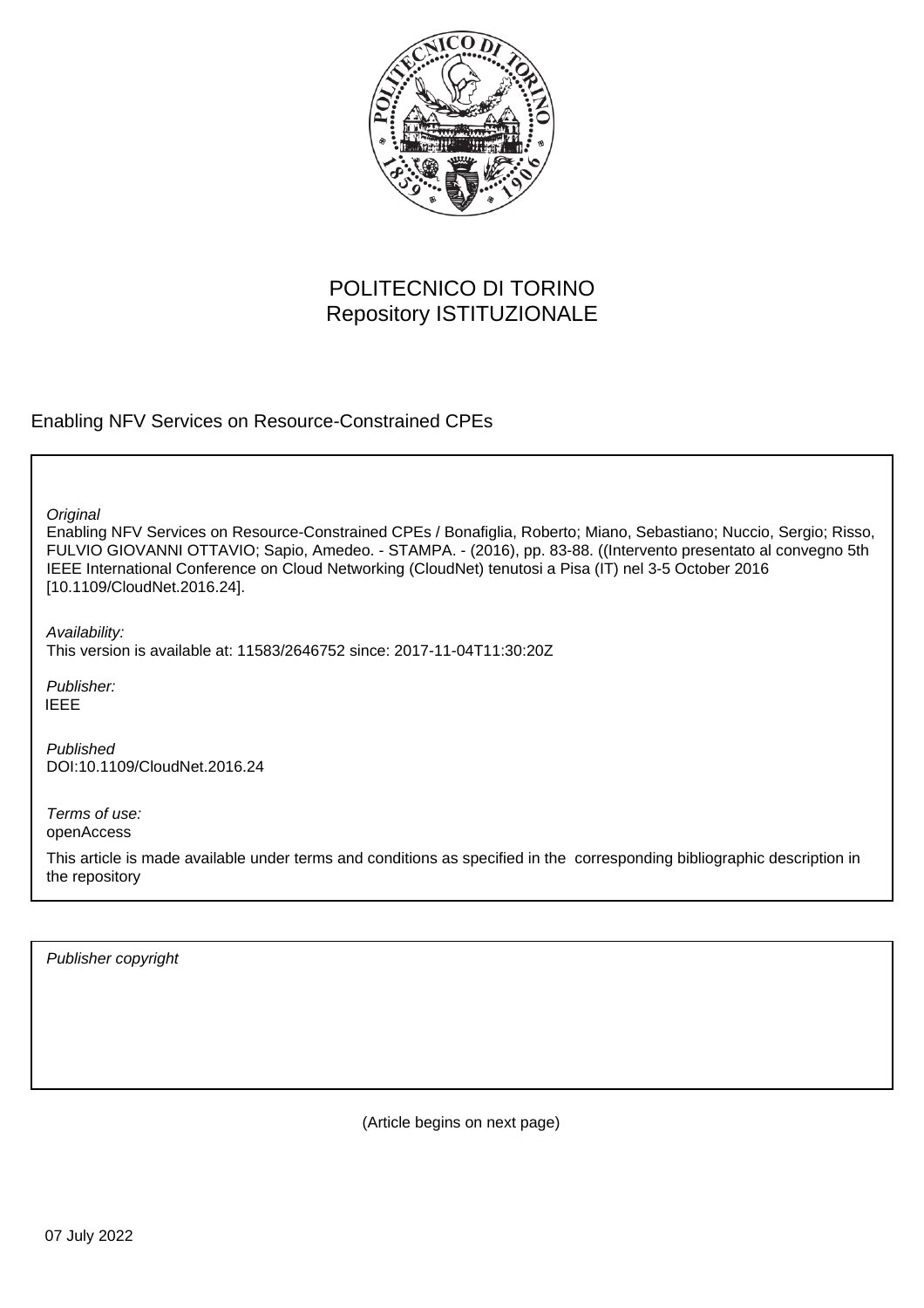# Enabling NFV Services on Resource-Constrained CPEs

Roberto Bonafiglia<sup>∗</sup> , Sebastiano Miano<sup>∗</sup> , Sergio Nuccio† , Fulvio Risso<sup>∗</sup> , Amedeo Sapio<sup>∗</sup> <sup>∗</sup>Politecnico di Torino, Department of Computer and Control Engineering, Torino, Italy †Telecom Italia, Torino, Italy

<sup>∗</sup>{roberto.bonafiglia, sebastiano.miano, fulvio.risso, amedeo.sapio}@polito.it † sergio.nuccio@telecomitalia.it

*Abstract*—Virtual Network Functions (VNFs) are often implemented using virtual machines (VMs) because they provide an isolated environment compatible with classical cloud computing technologies. Unfortunately, VMs are demanding in terms of required resources and therefore are not suitable for resourceconstrained devices such as residential CPEs. However, such hardware often runs a Linux-based operating system that supports several software modules (e.g., iptables) that can be used to implement network functions (e.g., a firewall), which can be exploited to provide some of the services offered by simple VNFs, but with reduced overhead. In this paper we propose and validate an architecture that integrates those native software components in a Network Function Virtualization (NFV) platform, making their use transparent from the user's point of view.

*Keywords*-Customer Premise Equipment; Network Function Virtualization; Virtual Network Function; Home Networks; Home Gateway; Home Security;

#### I. INTRODUCTION

While cloud providers can count on centralized data centers encompassing mainly homogeneous servers, telecom operators feature an existing widely distributed infrastructure made of heterogeneous devices. In particular, although we can see clear benefits by integrating current Customer Premise Equipment (CPE) in the Network Functions Virtualization (NFV) infrastructure [1], those devices are usually based on low-cost hardware that cannot support Virtualized Network Functions (VNFs) under the form of virtual machines.

However, we can note that most CPEs are based on the Linux operating system, which includes (hence it can potentially execute) a broad set of existing software network functions (e.g., firewall, NAT, virtual switch, etc) running on the bare hardware.

This paper exploits this capability and proposes a software architecture that integrates existing CPEs in an NFV domain, leaving complex VNFs in the data center while simple *Native Network Functions (NNFs)* are executed in the CPE with low hardware resources, especially on the Home Gateway, hence combining the benefits of the cloud with the locality of the services running on local CPEs.

NNFs rely on the *native capabilities*, i.e. software components that are already available on the CPE and that can be executed directly on the host operating system. In particular, the concept of "native" involves not only regular and builtin network functions (such as a virtual switching instance), but also elements (e.g., the Linux *iptables* module) that can

be exploited to build network services (e.g., a firewall). As a result, native functions lead to significant improvements, in terms of memory consumption, storage requirements and startup time, compared to existing technologies (LXC, Docker, VMs), enabling the execution of network functions even on resource-constrained devices.

Our solution enables an NFV orchestrator to optimize the scheduling of the Network Functions (NFs) by starting the services that require network functions close to the end user (e.g., IPsec terminator, low-latency services) directly on the user CPE, while other components of the same service (e.g., the NAT module) are executed in a remote data center. This requires our architecture to define an abstraction that allows the orchestrator to understand the capabilities of the underlying infrastructure domain, and that can handle the lifecycle of each network function independently from its actual implementation. Furthermore, a reasonable security model has to be defined in order to support multi-tenancy for NNF as well, as the nice properties in terms of security and isolation guaranteed by traditional hypervisors are not available in our context.

The rest of this paper is organized as follows. The next section examines similar works in current research. Section III describes the technologies used in this work. Section IV presents and describes Native Network Functions with their abstraction. Experimental results that validate this work are shown in Section V, followed by some final considerations and conclusions in Section VI.

#### II. RELATED WORK

The necessity to introduce more flexibility in CPEs serving home/small office customers has increased over the years and has become evident with the emerging NFV paradigm. In fact, a recent trend consists in moving (part of) the CPE functions in the data center with the so called virtual CPE (vCPE) such as in [2], [3]; a minimal hardware appliance is left at the edge of the network, while (most of) the intelligence is moved to the cloud and implemented through virtual functions. An intermediate step toward a fully virtualized CPE is proposed in [4], which is based on the architecture defined by the Home Gateway Initiative industry alliance<sup>1</sup>. This architecture

<sup>1</sup>http://www.homegatewayinitiative.org/. However, this working group will be shut down in 2016.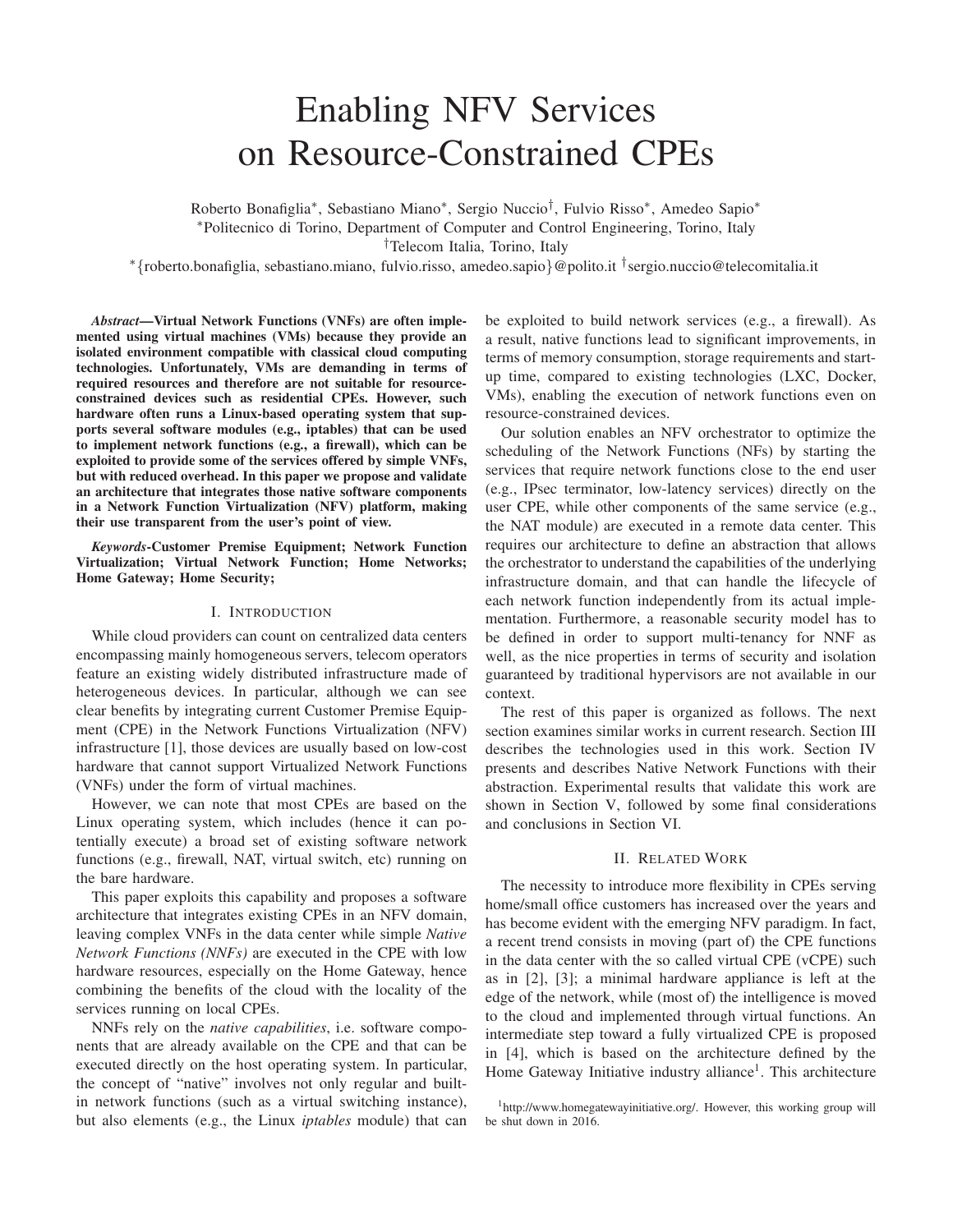is highly modular and implements the different CPE functions as Java OSGi bundles, which can be dynamically loaded/discarded on demand. The *Surrogate vNF* proposed by the paper extends this paradigm by defining a set of "proxy" OSGi functions that keep compatibility with the existing architecture while delegate most of the processing to a companion VNF running in the cloud.

However, the above solutions require excellent connectivity between the customer premises and the data center, and may introduce excessive delay for some latency-sensitive services. Furthermore, although in principle NFV enables a telecom operator to orchestrate its services by exploiting the resources offered across its entire network infrastructure, the vCPE approach cannot exploit resources that may be available on the CPE itself as VNFs are moved to the cloud.

Edge-based services are proposed in [5], which exploits eBPF programs to create a programmable data path in the CPE while the control plane is kept on the cloud. The CPE is able to handle locally the traffic, hence guaranteeing its operations also in case the connectivity toward the cloud is lost. Although this solution is very efficient, the eBPF virtual machine is not Turing-complete and cannot support even simple programs (e.g., string matching) that are rather common at the edge of the network.

Considering that the CPE is usually resource-constrained, [6] proposes an optimization model that is able to select the best VNF among a set of possible choices, hence optimizing the cost of the VNFs deployed on CPE. However, they rely on the existing technologies for the VNF implementation such as Linux containers or virtual machines, thus being orthogonal with the idea proposed in this paper.

To summarize, current NFV-compatible solutions do not support local processing in the CPEs, while more flexible CPE architectures are still limited in terms of supported features and are not compliant with the NFV world. This paper aims at achieving both objectives, namely NFV compatibility and arbitrary traffic processing in the CPE, while still supporting possible VNF running in the cloud, if needed.

#### III. BACKGROUND

The architecture proposed in this paper, depicted in Figure 2, is an extension of the *Universal Node* (UN) [7] developed in the EU UNIFY project [1].

The UN is a single box, e.g., a server, that features a control plane that is able to jointly orchestrate network and compute resources, supports multiple execution environments and different virtual switches, and advertises functional capabilities (e.g., capability to execute a NAT service) instead of infrastructure-like information (e.g., KVM execution environment, available memory, etc.). The UN is a tiny infrastructure domain and it exploits locally available information to optimize the service evaluating local resources/constraints, such as assigning VNFs to the best CPU cores.

Upon accepting a new service request from an overarching orchestrator that is in charge of the global deployment of the service across multiple infrastructure domains, the UN



Figure 1. Service instantiation of a graph.



Figure 2. Architecture of the Universal Node.

can either deploy exactly the VNFs requested by the global orchestrator or, in case "generic" VNFs are chosen (e.g., a generic firewall instead of the one of a specific manufacturer) it relies on an additional component, the VNF resolver, to select the best implementation available. Furthermore, it creates a new Logical Switching Instance (LSI) to properly steer the traffic among the selected VNFs.

### *A. Network abstraction*

The network controller of the UN manages the networking paths among the deployed VNFs through multiple levels of LSIs: a base LSI-0 and a set of LSI-N (where  $N > 1$ ), each one in charge of a different deployed graph (Figure 1). The first (LSI-0) dispatches the traffic from the physical interfaces of the machine to the LSIs of the other graphs. The additional LSIs create the traffic steering paths between the VNFs that belong to that graph. Each LSI is managed by a separate embedded OpenFlow controller, provided by the UN, that dynamically inserts the proper rules in its flow table(s).

A switch manager module can control different types of virtual switches by means of the set of primitives listed in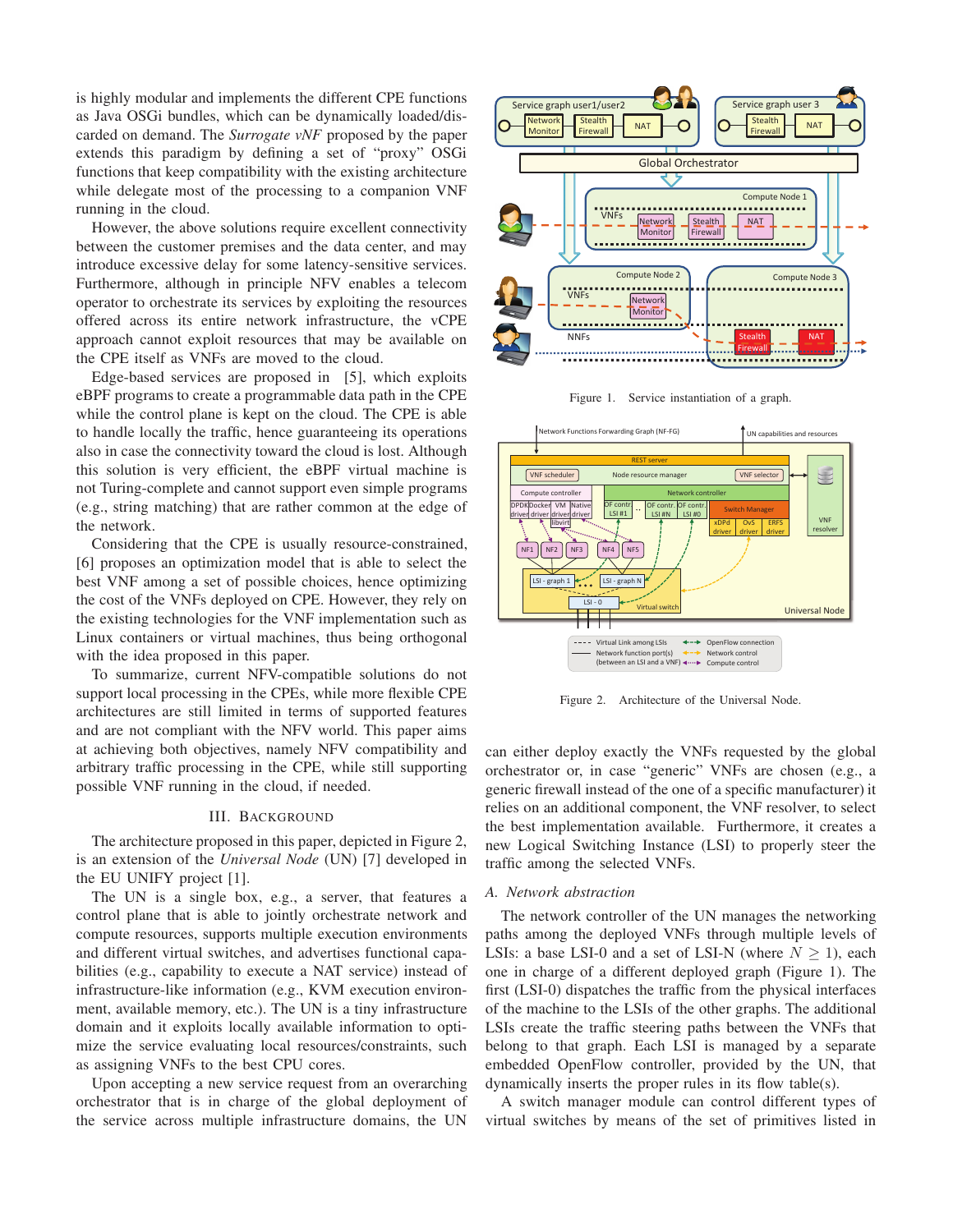Table I NETWORK ABSTRACTION IN THE UN

| <b>Function</b> | <b>Description</b>                                   |
|-----------------|------------------------------------------------------|
| createLSI()     | Create an LSI                                        |
| deleteLSI()     | Remove an LSI                                        |
| createPort()    | Create a port connected to a NF on an LSI            |
| deletePort()    | Remove a port connected to a NF from an LSI          |
| createTSRule()  | Generate a new traffic steering rule in an LSI       |
| deleteTSRule()  | Remove an existing traffic steering rule from an LSI |

Table II COMPUTE ABSTRACTION IN THE UN

| <b>Function</b> | <b>Description</b>                                      |  |  |
|-----------------|---------------------------------------------------------|--|--|
| createNF()      | Allocate the resources to start the NF; create a shadow |  |  |
|                 | (local) copy of the NF image (if needed)                |  |  |
| startNF()       | Attach ports to the NF, and starts the NF image         |  |  |
| stopNF()        | Stop the NF, without deallocating resources             |  |  |
| updateNF()      | Update the NF while running, e.g., by removing or       |  |  |
|                 | hotplugging new network interfaces                      |  |  |
| deleteNF()      | Release the resources (memory, shadow disk image)       |  |  |
|                 | allocated to the NF                                     |  |  |
| pauseNF()       | Suspend the NF execution (for possible migration)       |  |  |

Table I and implemented by each technology-specific driver. Basically, the abstraction allows to *(i)* create/delete an LSI, *(ii)* create/remove a port on the LSI that is connected to a NF, and *(iii)* create/remove a traffic steering rule between VNFs or ports. This allow to replace a generic virtual switch implementation with an hardware-accelerated one, without impacting on the rest of the software.

# *B. Compute abstraction*

The compute controller is responsible for the VNF lifecycle management, such as instantiate, terminate and update a VNF. This is achieved by defining a common compute abstraction (Table II) that is generic enough to be applicable to any type of execution environment. This abstraction is implemented by a set of drivers, each one in charge of a specific execution environment technology (e.g., VM, Docker, DPDK process) with the associated required parameters. For instance, the plugin that manages the KVM hypervisor creates on the fly the proper XML file required by the libvirt library for the VM instantiation when the createNF() call is invoked.

Each compute driver needs also to support different types of interfaces (e.g., dpdkr, virtio, etc.), according to the specific execution environment, as each execution environment supports only a subset of the available port types. In this respect, the compute controller needs to be coordinated with the network controller in order to attach the VNF ports, according to the required technology, to the existing softswitch.

### *C. Northbound interface*

The northbound interface of the UN is bidirectional: the downstream direction is based on generic service graphs that have to be instantiated on the node, while the upstream direction is used to export the information needed by an overarching orchestrator and that is used to properly instantiate the requested service across different infrastructure domains.

The UN exports three types of information to such an upper layer orchestrator. *Functional capabilities* represent the ability to execute a specific network function, such as a NAT or firewall service, optionally with some specific characteristics, such as the capability to handle high amount of traffic (e.g., because it can exploit an hardware accelerator available in the node). *Infrastructure-level capabilities* refers lower-level characteristics, such as the CPU architecture, the ability to execute generic VMs or Docker containers, etc. *Available resources* refer to the about of unused hardware resources, such as the amount of free memory or the presence of an hardware accelerator.

The capability to advertise functional capabilities is a unique feature of the UN and it represents also the main reason we can bring the concept of Native Network Functions in this environment. In fact, an overarching orchestrator that operates based on functional capabilities will not decide the actual VNF implementation to be used, but it will only tell the underlying domain (e.g., the UN) to start a specific network function, leaving to that domain the decision about the specific VNF flavor (e.g., VM, Docker, etc) to be used. In turn, the UN will delegate this decision to the the VNF resolver.

# IV. NATIVE NETWORK FUNCTIONS

This section introduces the concept of Native Network Function, i.e. a data-plane processing component that exploits capabilities natively present on the compute node and cannot be exploited by current NFV solutions. Our architecture allows NNFs to work alongside traditional VNFs, giving the possibility to improve overall network performance without losing the flexibility guaranteed by the NFV approach.

# *A. NNF model and VNF template*

In principle, a generic NNF must be compliant with the interface defined for all the compute drivers, such as in Table II. However, each NNF may require some additional properties that have to be satisfied in order to be able to run. Therefore, besides all the information required for the execution of a generic VNF (e.g., number of ports, port types), additional properties refer to either *dependencies* or *requirements*. Those might refer to software packages (e.g., executables, libraries) available on the compute node that are already installed and that are required for the NNF to operate.

In addition, our model considers also information regarding the *status* of the allocated function, telling about current configuration and resource used by the function. This data is needed in order to be able to release the resources used by the NNF when the function stops, while in traditional VMs resources are freed along with the deletion of the VM.

In order to cope with this data, we extended the *network function template* to keep both VNF general attributes, common for all types of network function, and NNF-specific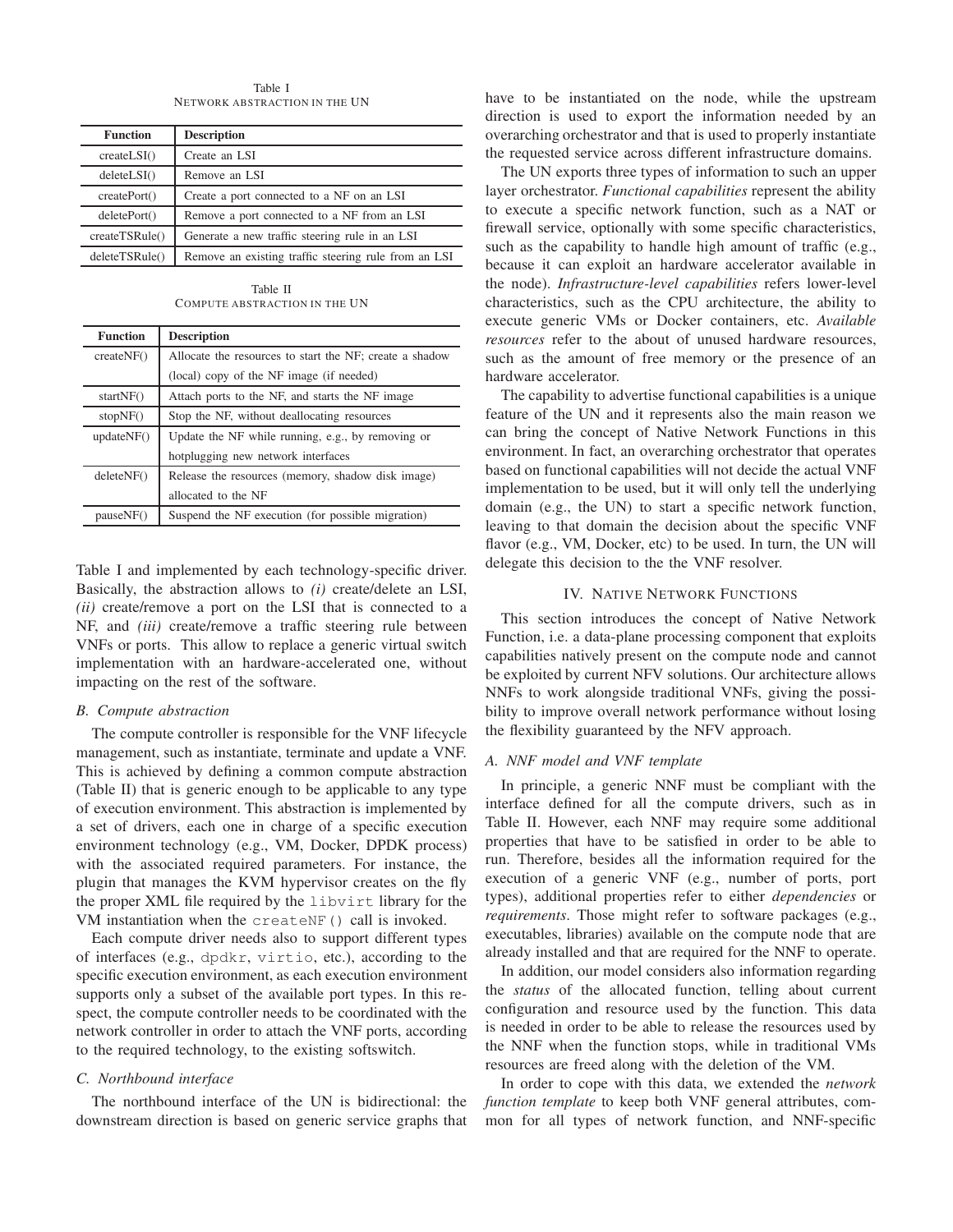```
{
     "name" : "firewall" ,
     "uri" : "http://repo/native/firewall.tgz",
     "vnf-type" : "native",
     "multitenancy" : true,
     "dependencies" : 
       { "capability": [ {
          "name" : "iptables",
          "type" : "package" ,
          \} ] \},
}
```
Figure 3. Excerpt of the template of a firewall NNF.

information. Figure 3 contains an excerpt of an NNF template representing a native firewall, which shows the properties of the function. In particular, it exploits *iptables* as a native capability and also supports multi-tenancy. The function handlers that will be used by the compute controller to drive its lifecycle (e.g., start, modify and stop) are available at the given URI with a specific format. The template also specifies basic I/O and network configuration of the function, information needed for driving the other NF types as well, not shown in the example.

# *B. The native compute driver*

After receiving the VNF template, the compute controller has to control the native function by using the abstraction described in Section III-B. The native driver will download the function using the URI specified in the VNF template, which points to a .tgz file. The above archive is a very compact file that includes a set of bash scripts that are called to perform the actions listed in Table II, such as starting a new instance of the NNF, updating, stopping and all the other actions that are required in the VNF lifecycle management. As evident, the support for bash is the only requirement for running a NNF, which, in turn, enables native functions to be seamlessly deployed on machines with different CPU architectures.

# *C. I/O model*

In the traditional NFV framework, the traffic steering among the VNFs is carried out by a virtual switch that forwards packets according to the rules given by a network controller. Each VNF is provided by a certain number of virtual network interfaces that correspond to its ports, connected to the virtual switch.

In order to seamlessly support the execution of NNFs, the same I/O model must be repeated and therefore each NNF should be connected to the vSwitch with the appropriate number of ports. In this way, the network controller remains exactly the same and can create virtual ports for the NNF as well as for the VNF.

In the NNF case, these ports are implemented as virtual Ethernet (veth) interfaces assigned to a network namespace on which the NNF is executed. As such, each NNF sees its own network interfaces that can use to retrieve/send its own specific network traffic.

# *D. Isolation model*

Differently from current virtualization technologies that natively support an isolation model for the instantiated VNFs, the NNF driver needs to explicitly implement a layer that provides at least some form of isolation of the NNF against the rest of the system.

The NNF driver leverages the Linux namespaces by creating a new *network* namespace before running an NNF, adds to it the virtual network ports required by the function, and then launches the NNF inside the namespace. As a result, the NNF is isolated for the incoming traffic that will be only the one sent by the vswitch to the veth of the NNF. The name of the namespace is unequivocally related with the graph and the function name, thus avoiding possible collisions. At the end of the execution of the NNF, the namespace is deleted by the native driver and all the other related resources are freed.

Differently from Linux containers that exploit *all* the different types of namespaces available in the Linux OS, NNFs use by default only the network one in order to guarantee network isolation between different NNFs. A more sophisticated isolation model, leveraging multiple namespaces that can be activated on demand (based on the requirements of the tenant, the infrastructure owner, and NF), is currently in progress.

# *E. Multitenancy*

In a traditional NFV architecture in which each VNF runs on a distinct VM, multitenancy is an intrinsic property of the execution model. In fact, multiple instances of the same VNF can always be launched while traffic steering primitives can set the proper flow rules to the software switches in order to create the correct traffic steering paths among VNFs.

Supposing that a NNF can be instantiated multiple times, multitenancy is achieved by encapsulating multiple instances of the NNF in dedicated namespaces whose virtual interfaces are connected to different ports of the software switches. On the contrary, if a NNF does not support multiple instances running at the same time, multitenancy should be managed by means of an ad-hoc marking mechanism that allows the NNF to distinguish between traffic belonging to different service graphs.

# *F. Security considerations*

Launching a native function, hence a script running on the bare hardware, offers less protection than starting a software in a VM or in a Docker container, which can leverage the additional protection shield provided by the hypervisor or the Docker execution engine. For instance, little protection exists to limit the resources used by native functions, e.g., in terms of CPU/memory consumption or the number of occupied CPU cores. Although the impact of the above problems could be limited by turning on some addition Linux mechanism such as cgroup, this complicates the solution to the extent to which other alternatives may be more appealing, such as replacing the NNF with a Docker-based implementation.

In any case no protection exists that prevents a VNF, which is expected to provide a given service (e.g., firewall), to behave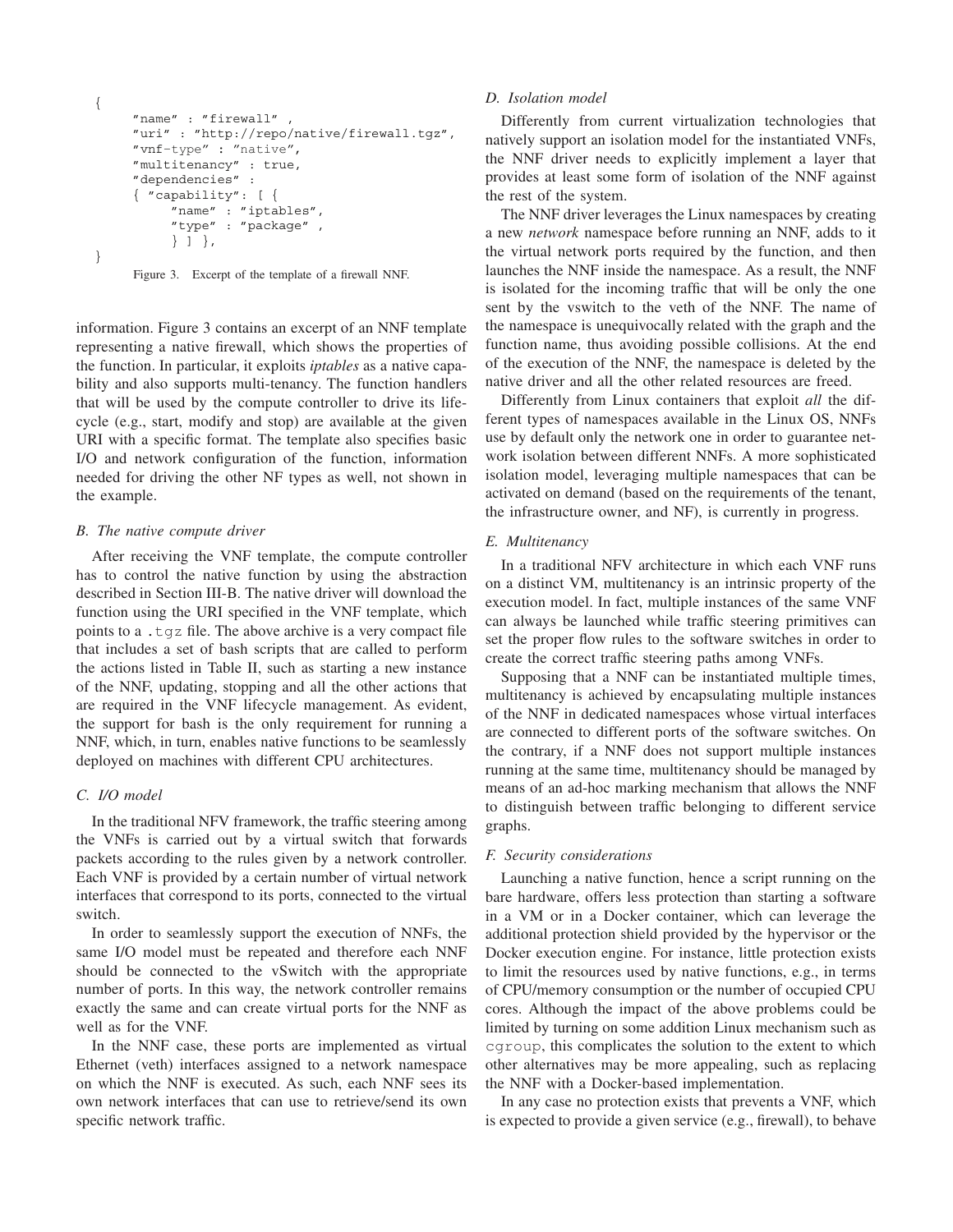

Table III CHARACTERISTICS OF THE DEVICES USED IN THE VALIDATION

| Machine(s)            | Hardware and software characteristics          |  |  |
|-----------------------|------------------------------------------------|--|--|
| User device (source)  | Intel Core i7-4770, 32GB RAM, 500GB HD         |  |  |
| Traffic server (sink) | Linux Ubuntu 14.04, Kernel version: 3.16       |  |  |
| Corp. VPN server      |                                                |  |  |
| Server CPE            | Intel Core i5-3450S, 8GB RAM, 200GB SSD        |  |  |
|                       | Linux Ubuntu 14.04, Kernel version: 3.19       |  |  |
| Domestic CPE          | Netgear R6300v2, CPU Broadcom BCM4708A0,       |  |  |
|                       | 800MHz (2 cores), 128MB Flash, 256MB RAM       |  |  |
|                       | OpenWrt 15.05, Kernel version: 3.18            |  |  |
| <b>Business CPE</b>   | Hawkeye HK-0910, Freescale OorIO T1040,        |  |  |
|                       | 1.2GHz (four e5500 cores), 64MB NOR Flash,     |  |  |
|                       | 2GB RAM DDR3L-1600                             |  |  |
|                       | Freescale OorIO SDK V1.7, Kernel version: 3.12 |  |  |

differently (e.g., to launch an attack toward a remote host) and the current solution is simply to trust the creator of the application or the entity (e.g., app marketplace owner) that sells it. Therefore, although we acknowledge that the problem of determining whether a NF is malicious is emphasized in case of NNF because of their inferior degree of isolation, we feel that the problem is rather general and should require a more generic solution that guarantees, a priori, the goodness of the VNF, e.g., by means of novel software verification techniques.

In this respect, a possible direction for future investigation could consist in integrating remote attestation techniques [8] in our execution environment, exploiting an external machine to verify the correctness of the running software.

# V. VALIDATION

This section presents the results of a preliminary validation campaign with a transparent VPN access use case, i.e., when a user client located on a trusted local network (e.g., home) needs to connect to its corporate VPN server. In order to avoid the necessity to install the VPN client software on all user's devices (e.g., laptop, smartphone, etc.), the VPN client is instantiated on the user's CPE, hence providing secure access to the corporate network independently of the user device.

The specific testbed, shown in Figure 4, encompasses a client that generates the traffic, a CPE executing the IPSec client NF in charge of encrypting/decrypting the traffic, a VPN server with the opposite duty, and finally a traffic sink. All the four boxes are connected with point-to-point 1Gbps Ethernet links; faster speeds are usually not available in low-end CPEs. Three powerful workstations were used respectively as traffic

source, VPN server and traffic sink in order to avoid those machines to become the bottleneck, while different flavors of CPEs are used, namely a mid-range server, a business CPE based on the Freescale T1040 and a domestic CPE, all with the same version of the UN software, although compiled for the specific platform. The specific hardware and software details are listed in Table III.

The UN was configured through its northbound interface with a very simple service graph, featuring an IPsec client NF connected to the LAN and WAN ports; the NF was based on the well-known Strongswan [9] software, configured to operate in IPsec tunnel mode (using IKEv2 to establish the security associations, AES-CBC-128 for the encryption and SHA1-HMAC for verifying the data integrity).

The use of different hardware platforms was coupled with different implementations of the same NF, whenever possible. The server-based CPE was tested with three equivalent network functions based on VM, Docker and NNF, while the business CPE and the domestic CPE supported the network function only as sofware-based NNF. Our experiments took into consideration (*i*) the throughput between the two hosts and the associated CPU load during the experiment, (*ii*) the amount of RAM consumed, (*iii*) the NF image size, (*iv*) the amount of additional libraries required to start the requested execution environment in addition to the base Linux system (e.g., KVM/QEM for VMs) and (*v*) the time required to start the NF. The first two experiments leveraged the iperf tool installed on the source and sink machines, configured to generate two unidirectional TCP streams at the maximum speed. We set the packet size such that the MTU is not exceeded after the addition of the IPSec header, in order to avoid fragmentation. All experiments were repeated 10 times and averaged.

The *throughput*, in the second column of Table IV, shows that NNFs and Docker bring significant performance improvements compared to VMs because of the simplified architecture that does require neither the hypervisor nor the guest OS, where the NF is running. Their throughput is higher with a reduced CPU consumption as well. In this respect, NNFs and Docker show the same level of performance, as expected, given that they are based on the same technology (i.e., kernelbased processing in the host plus namespaces).

The *memory occupation*, i.e., the amount of RAM required to execute the given NF and the execution platform, showed in the third column of Table IV, exhibits the same trend. In this case numbers can only be considered as qualitative measurements, as they may change considerably by tuning the NF in a different way, particularly for the VM case. In our test we created a guest OS with the default installation of a Ubuntu server 14.04, installing only the packages required for our VNF to work. As evident, the memory occupation is definitely higher in the case of VMs, while Docker and NNF are very similar, although they slightly vary according to the hardware platform under consideration. Note that Table IV reports the application-level throughput, i.e., measured on the source/sink machines. Packets are extended with the additional